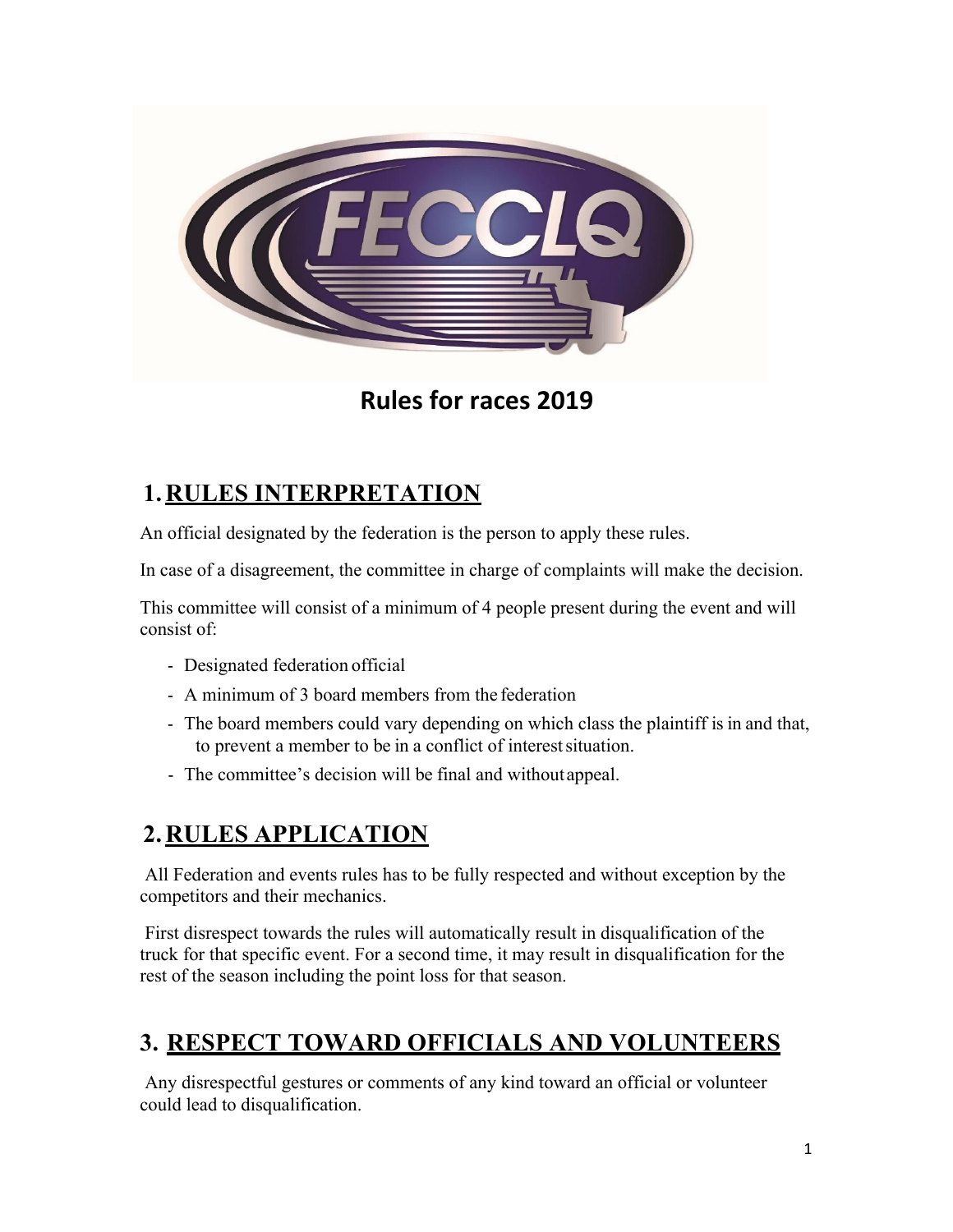# **4. ALCOOL AND DRUGS**

Any consumption of drugs and/or alcohol will result in disqualification of the racer and his truck.

# **5. MEMBERSHIP CARD FOR CLASSES A, B AND C**

### RACERS

- Membership card cost is \$ 300 for a and B classes and \$ 150 for C class and is payable before may 1<sup>st</sup>, 2019.

- The membership card is mandatory for all Classes A, B and C.

- The membership card must be paid before the first race of the truck

### EVENTS

For the events, the cost of the membership card is \$ 1,000 and it has to be paid by Mai 1<sup>st</sup>, 2019 and will be good for a period of one year. It will be also renewable in Mai every year.

ALL payments shall be made to the:

**FECCLQ** a|s Julien Allaire Lefebvre 281, rue Monastesse Rouyn-Noranda, Quebec J9Y-0J8 for more info: Julien Allaire Lefebvre

cell: 819-993-9761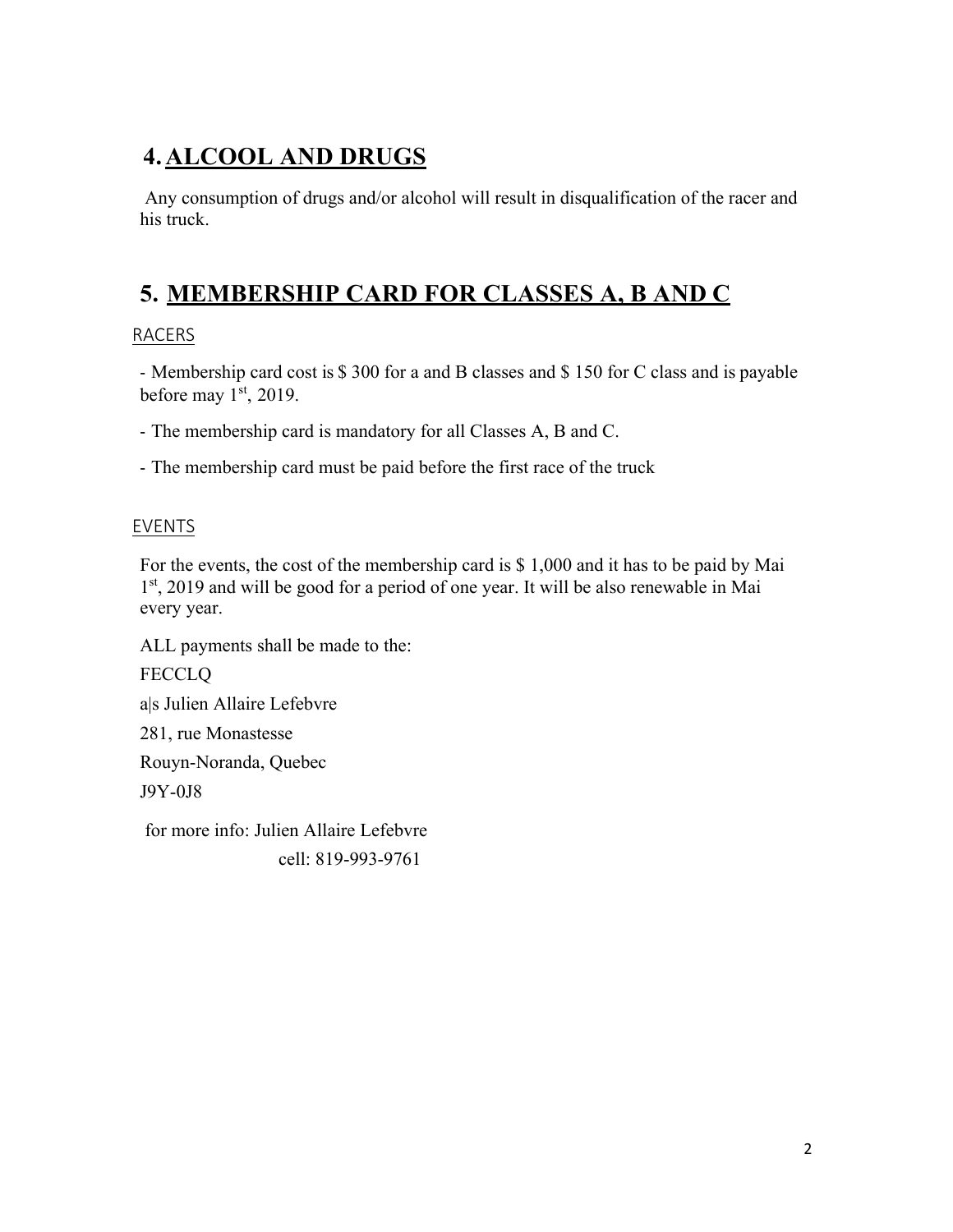# **6. REGISTRATION TO THE EVENTS**

- No registrations will be made the morning of the races

# **7. TRUCK SPEC FOR RACES**

To be able to register to the races, the truck should have:

-minimum weight of 7,000 kg

- Heavy truck frame, with 3 axles touching the ground and all equipped with brakes

- Class 8 from manufacturer.

- Certification from the SAAQ or safety check from Ontario or any proof of certification from where they come from (country, state)

- All normal accessories for a truck withoutexception

## **8. TRUCK INSPECTION BY THE FECCLQ OFFICIALS**

The verification will be carried out by the mechanic of the Federation. He may be accompanied by the official of the Federation.

In addition to the Federation officials, only the racer, his mechanic and the owner of the truck may be present during this verification.

Truck inspection is mandatory prior to the races and thereafter at the discretion of the Federation officials. Each racer has the responsibility to go to the inspection tent of the FECCLQ which will be identified and fixed during the festival. A refusal to inspect will result in disqualification of the truck and its driver.

After the runner's last race, if he qualifies for a price, he must stop at the FECCLQ inspection tent directly after the race. There will be disqualification, if the runner goes to his campsite, in the pit or elsewhere.

The mechanic and / or the official will have the racer or his mechanic to open the engine's hood to ensure compliance of the engine and truck systems. If the racer does not have a mechanic, it will be his responsibility to find one to do the job.

If there are parts or systems to be undone to allow verification, this will be done by the racer or his mechanic.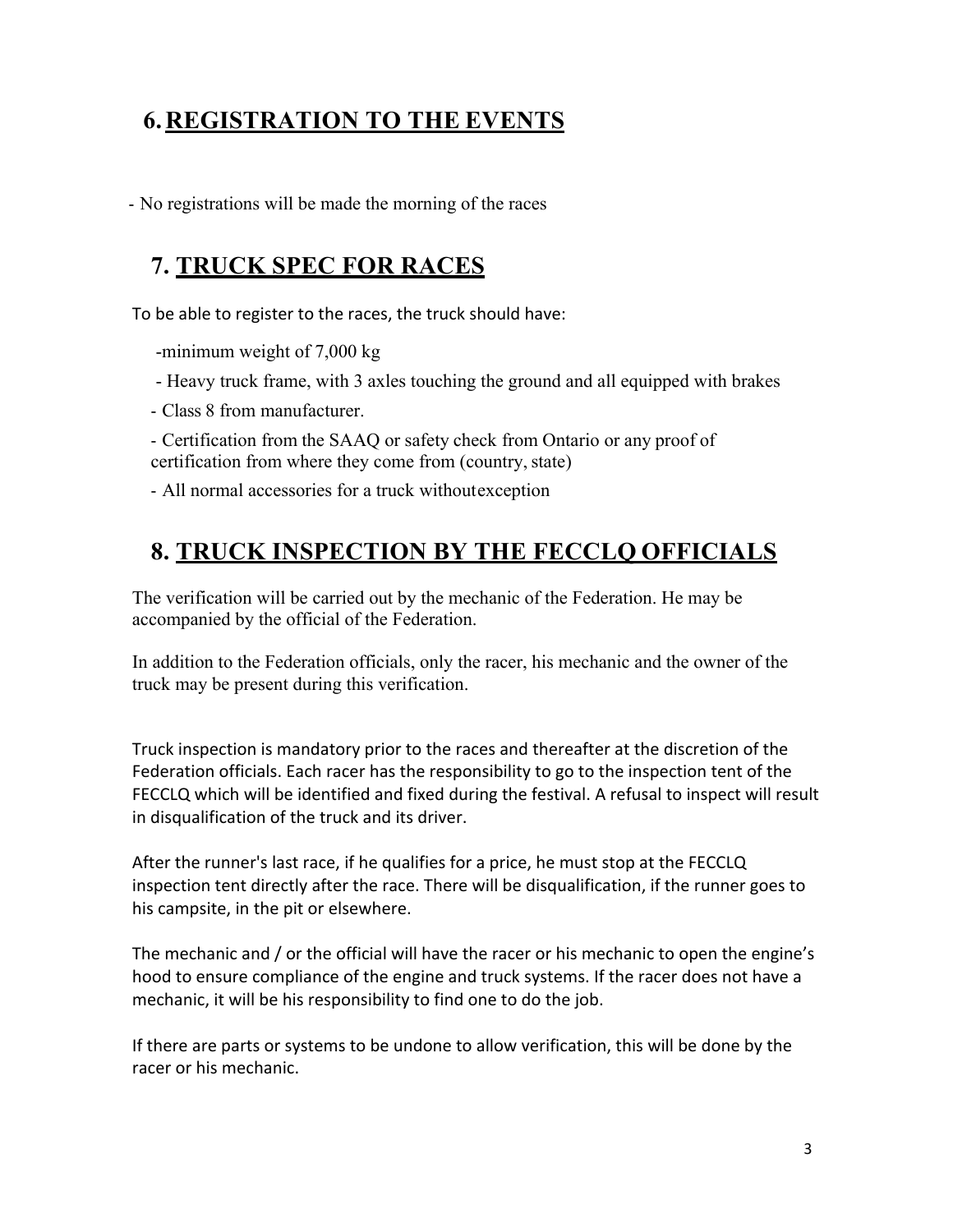# **9. NUMBER OF PERSONS IN THE TRUCK**

For security reasons, only those persons who have signed a release and who have a wristband giving access to the pit will be allowed to board with the exception of the runner's children and the immediate family, the number of passengers is equal to the number of seatbelts. front and / or rear and all passengers must be tied up.

## **10. CHANGING CLASS**

During the season, a truck is allowed to upgrade a class from its initial registration but will not be allowed to go back to its original class for the rest of the season unless approved by the members of the FECCLQ.

## **11. TRACK TRIAL**

If it is possible for festivals to do so, each truck is entitled to a minimum of one test per weekend. The tests must be done before the races.

## **12. PIT MEETING**

The presence at pit meeting is mandatory for all. A rider may delegate a member of his team as a representative.

# **13. REPAIR TIME**

The repair time will be managed by the FECCLQ in collaboration with the event managers. The repair time allocated for breakage is 30 minutes and if the protection material (Kevlar cover or conveyor belt) must be removed to repair the breakage an additional 5 minutes will be granted.

The racer is entitled to one repair time per day for each category (bobtail or loaded).

This delay begins when a racer is called to run for a race. In the event that a racer declared withdraws, he keeps his 30 minutes of repair. These 30 minutes are not transferable overnight.

In the big finals, the time allowed for a repair is 15 minutes.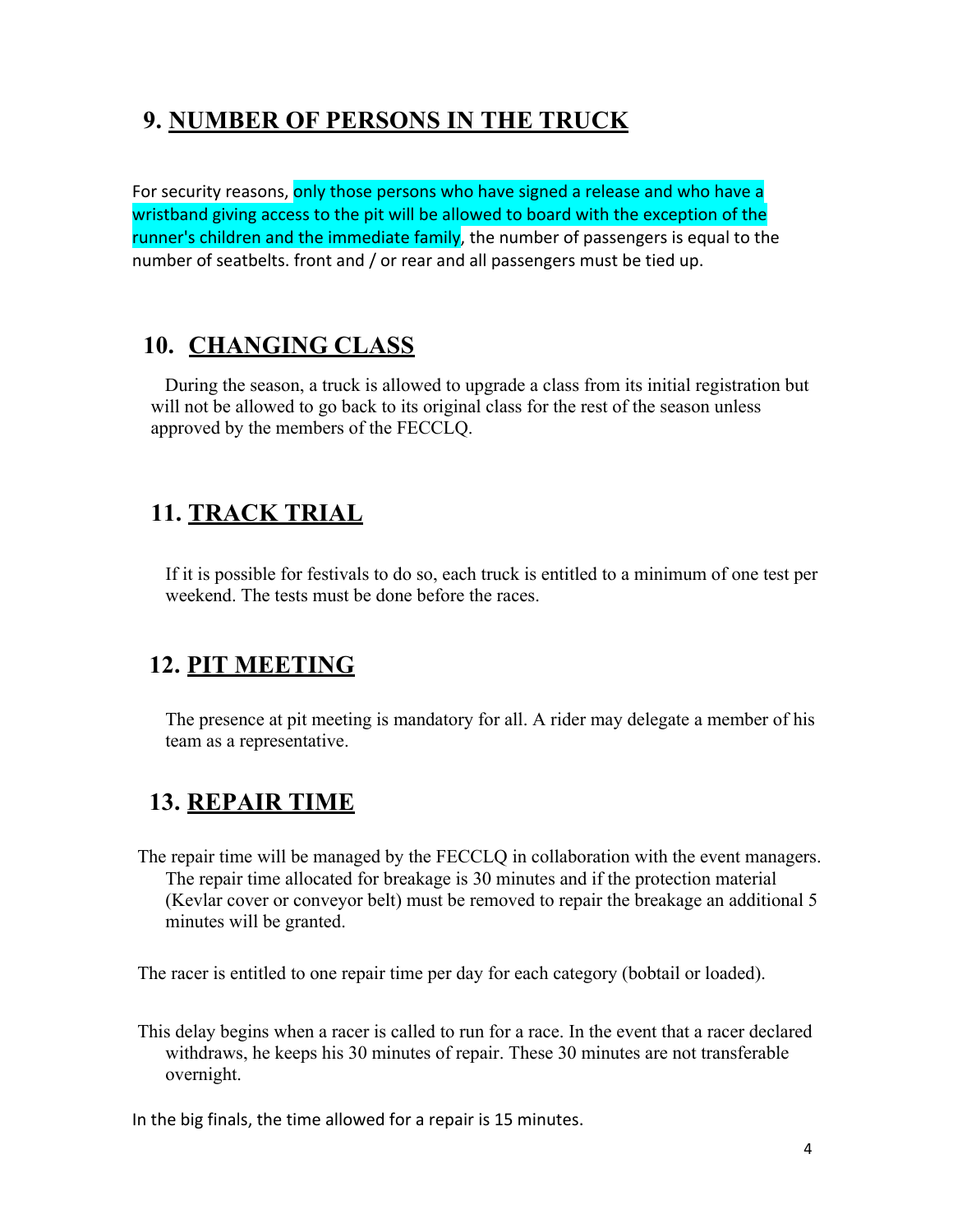# **14. LANE CHANGE**

In the finals, switching lanes is mandatory.

## **15. AUTOMATIC TRANSMISSION & EXCEPTIONS**

1, No automatic transmission is accepted in categories A and B, with the exception of Mr. Nelson Drouin who has a vested right and approved by the members of the Federation's members. His truck can only be driven by him. However, for the open category the automatic transmission is up to the festival to accept or refuse the runner.

2. Mario Racicot is allowed to race in the A for a one-year trial period

3. It is permitted to Mr. Louis Provencher to run with an automatic transmission and this in the C class exclusively.

# **16. TRUCKS IDENTIFICATION**

All trucks must have their FECCLQ member # in the windshield

### **17.PROTEST**

Anyone who believes that a racer does not comply with the rules may file a protest for the amount of \$ 300 for classes A, B and C.

# **18. TRUCK PROTECTIONS**

For Class A and B trucks, the following protection system must be installed:

**The bell-housing must not be visible from the outside (if necessary, add a plate on the** frame).

• Under the bell-housing a  $\frac{1}{2}$  inch thick kevlar blanket or conveyor belt must be installed magnetically attached to each side of the frame or down to 6 inches from the ground.

 $\triangle$ A kevlar blanket or a 1/4 " thick plate must be installed throughout the bellhousing (engine and transmission) so as to prevent any parts from coming out of the truck, all of which must be approved by the Federation.

A conveyor belt or a metal plate, rings for the drive shaft attached to the frame of the truck.

 $\blacktriangleright$ This protection starts at the engine and goes to the first differential minimally.

\* Fuel tanks must also be protected.

 $\triangle$ Although not required for class C, this is strongly recommended.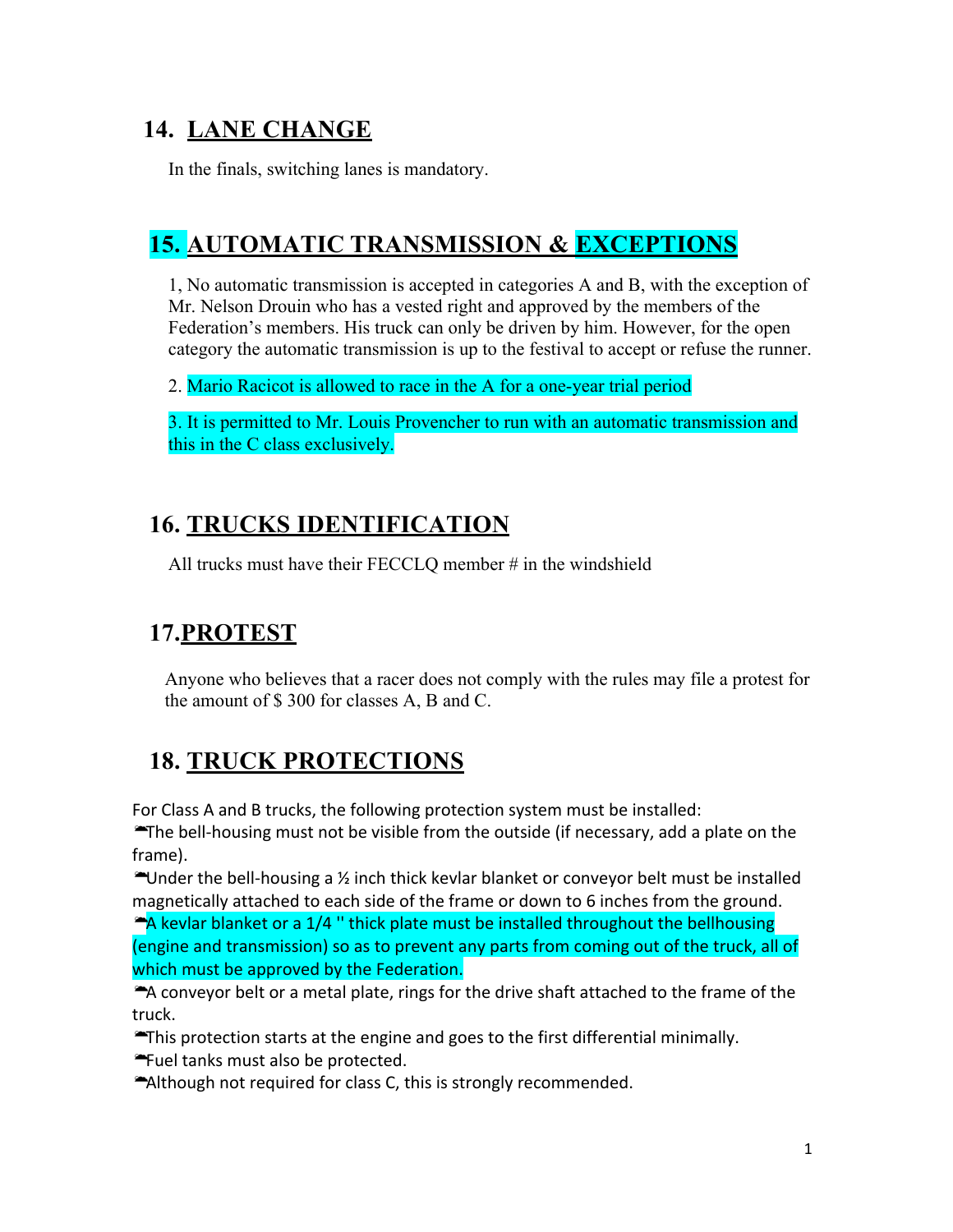Truck compliance

 $\blacktriangleright$ It is the racer's responsibility not to race if he doubts that the mechanics of his truck are not in conformity.

Any offending truck will have to comply with the rules before it can join the race.

# **19. OFFICIAL REGULATIONS FOR THE " A" CLASS**

- 1. A diesel engine of 19 liters.
- 2. Maximum of 8 cylinders.
- 3. Maximum of 2 turbos

Or a turbo and a maximum blower 1071 or equivalent

- Or a turbo and a supercharger model procharger f-3-136 or equivalent
- 4. Maximum of one injector per cylinder.
- 5. Inspection of the SAAQ mandatory with proof.
- 6. Vehicle completely safe.
- 7. Spill kit and / or absorbent.
- 8. Fire extinguisher of 10 lbs minimum.

9. Water injection is permitted, but no other injection than 100% water is allowed, and this, according to the following specifications:

a. A ball valve must be installed on the water tube at the intake of the engine air (intake)

- b. Water samples will be taken randomly by the mechanics from FECCLQ
- c. Water must be provided by the racers.

10. No loss of liquid will be tolerated.

11. A choke is required.

12. The engine block and the head must be tied with steel wire between the 2nd and 3rd cylinders through the air at the exhaust port of the manifold. The cable should be at least 3/8 "thick with 2 clamps at the splice and should have a clearance of approximately 4".

13. An external back-up alarm must be installed on the truck.

\*For point 9 only, if the racer infringes the mentioned rules, the racer and his truck will be expelled for 1 full year (return to next event of the next year) and his membership card fees will be doubled.

# 20. **RULES FOR THE " B" CLASS**

1. Original air intake system from manufacturer is mandatory, no modified or added air intake system allowing air to be taken from the front of the truck will be accepted.

2. Original fuel system relise mechanical allow.

3. A single turbo that should not exceed 81 mm inducer and 116 mm exducer on the side of the compressor. This will be measured by an 81 mm tool and a ring of 116 which will have to go from the inducer to the bottom of the exducer. No surge grooves. No propeller cuts.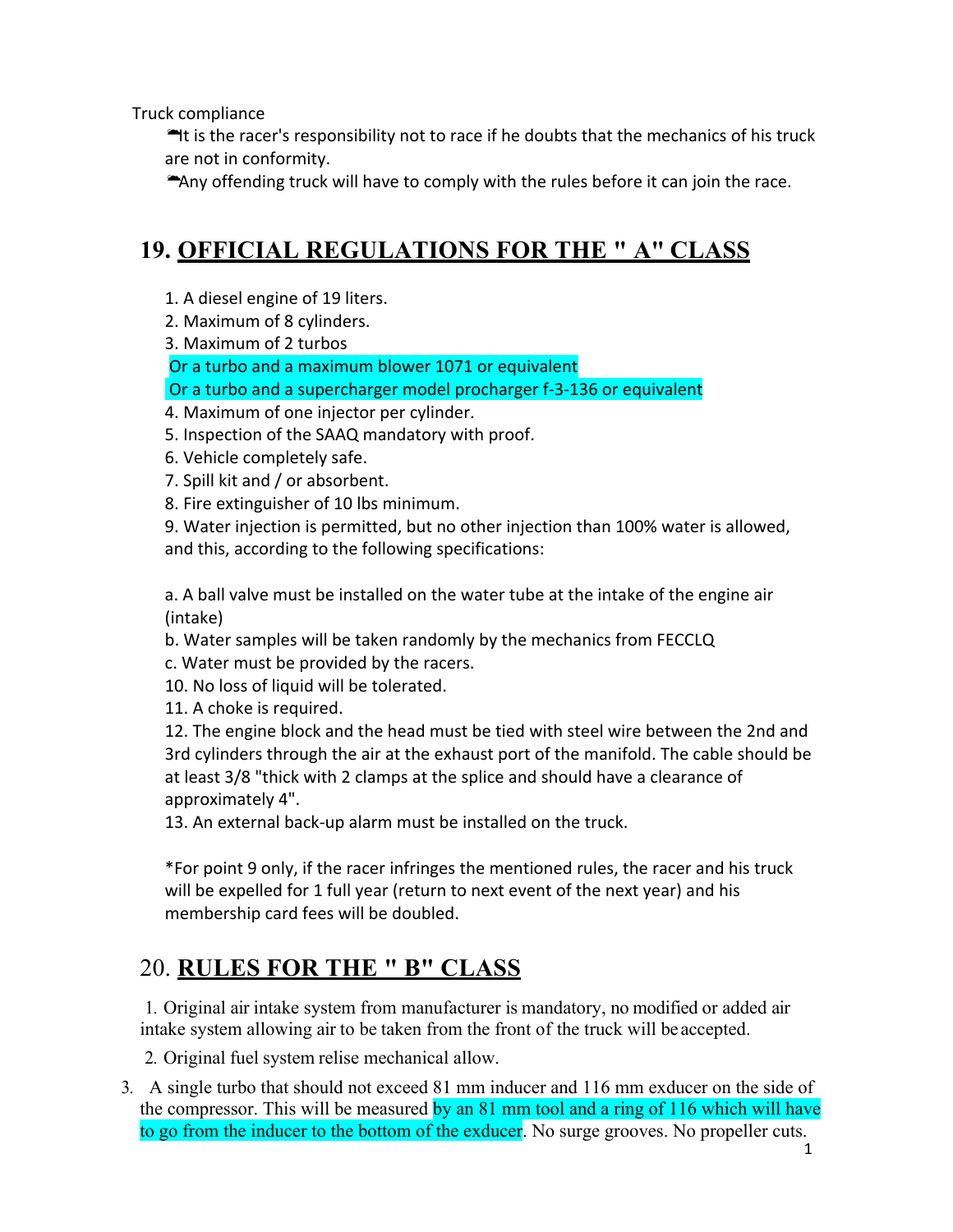

4. When a seal is fixed, the mechanic will keep a log of the numbers fixed to the trucks.

5. Maximum of 6 cylinders in line and 1 injector per cylinder.

6. Engine up to 16 liters or V8 engine.

7. Manufacturer appearance of the engine and the truck must remain the same.

8. It is permitted to add only one fuel pump of mechanical type (hydraulic) or electric (fast).

9. No visible addition of modified parts that are not original will be tolerated. (example: external wastegate)

10. Inspection of the SAAQ mandatory with proof.

11. Safe vehicle

12. Complies with FECCLQ standards

13. Only one ECM attached to the engine no ECM in the cabin and only one Pittsburg or equivalent

14. Only one free air cooler (no fan) is permitted, no ice, the fuel cooler can't exceed 14 inches and a quarter in length  $x$  6 inch high  $x$  1 inch and a half thickness, ex (cupper transmission coolerstyle)

15. ECM (ECU) original of the kind of the engine.

16. Spill kit and / or absorbent.

17. Fire extinguisher of 10 lbs minimum.

18. Common rail: only match number trucks (frame / engine), no glider, original fuel pump without modifications, original turbo or it can be modified according to the regulations of class B, all the rest of the regulations applies except point 8

19. No injection is allowed (water, windshield-nitro, etc.)

20. A choke is required.

21. Electric fan for the engine radiator is allowed.

22. Caterpillar Acert twin turbo engine will be allowed. The competitor must,

however, provide the Federation mechanic with the technical data sheet for the

components linked to the engine serial number (liters, ECM, turbo, injector, etc.).

23. No injection facilities are permitted for B during federated races.

24. No computer inside (laptop).

25. An external backing alarm must be installed on the truck.

26. Bore & stroke of origin

## 21. **SPECIFIC RULES FOR THE " C " CLASS**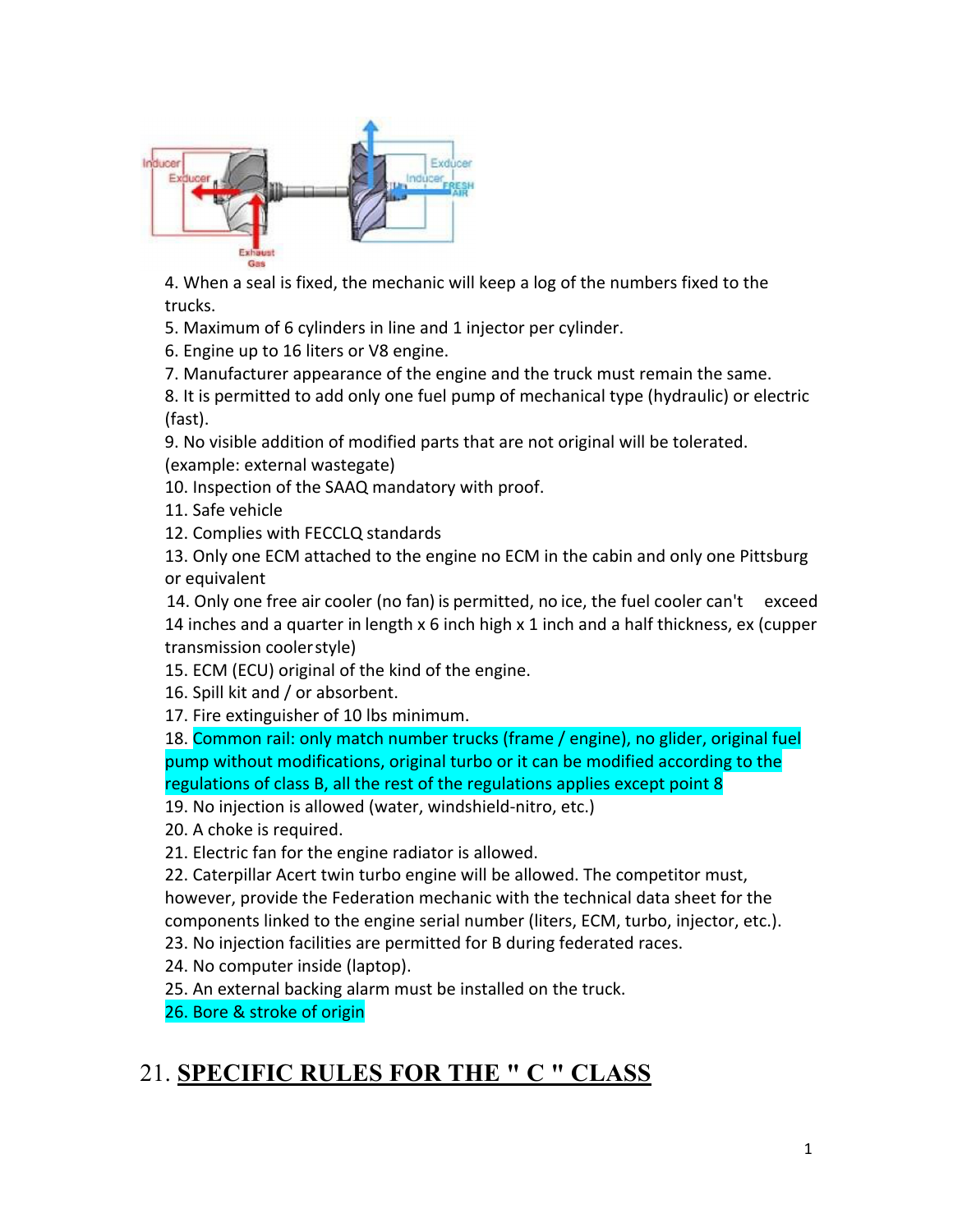- 1. Smoke will not be tolerated.
- 2. If the exhaust is installed on cabin, no other exhaust will be tolerated. (ex: exhaust under the truck with a hatch)
- 3. Original turbo and parts.
- 4. Inspection of SAAQ ismandatory
- 5. Maximum of 2400RPM
- 6. Double elimination.
- 7. Spill kit and / or absorbent
- 8. Fire extinguisher of 10 lbs minimum.
- 9. Safe vehicle.

10. In case of a doubt, there will bw inspection and will be disqualified if the truck does not meet the standards.

- 11. No electronic addition ((Pittsburg and / or Resistance, etc.)
- 12. No injection is allowed (water, windshield washer, nitro, etc.) No laptop is permitted inside.
- 13. No computer inside (laptop)
- 14. Engine 16 liter maximum
- 15. If there is a non-compliance of a truck before the start of the races, i twill be an emmediate disqualificationand no opportunity to move up to B class for the rest of the weekend.
- 16. An external backing alarm must be installed on the truck.

### **22. TRUCK THAT DOESN'T MEET STANDARD**

A truck that doesn't meets the specifications specified above will not be able to register in Classes A, B and C. However, at the discretion of the events director's, he could be participating in the Open category or other categories open for the event.

## **23. EVENT RULES**

Registration cost

The maximum cost that a festival may charge a competitor is  $$140$  per weekend to participate in the races regulated by the Federation. This does not include the Open class.

For each registration (loaded or bobtail), the racer has the right to:

- •2 weekend pass and 2 pit passes, if registered bobtail.
- •2 weekend pass and 2 pit pass, if registered loaded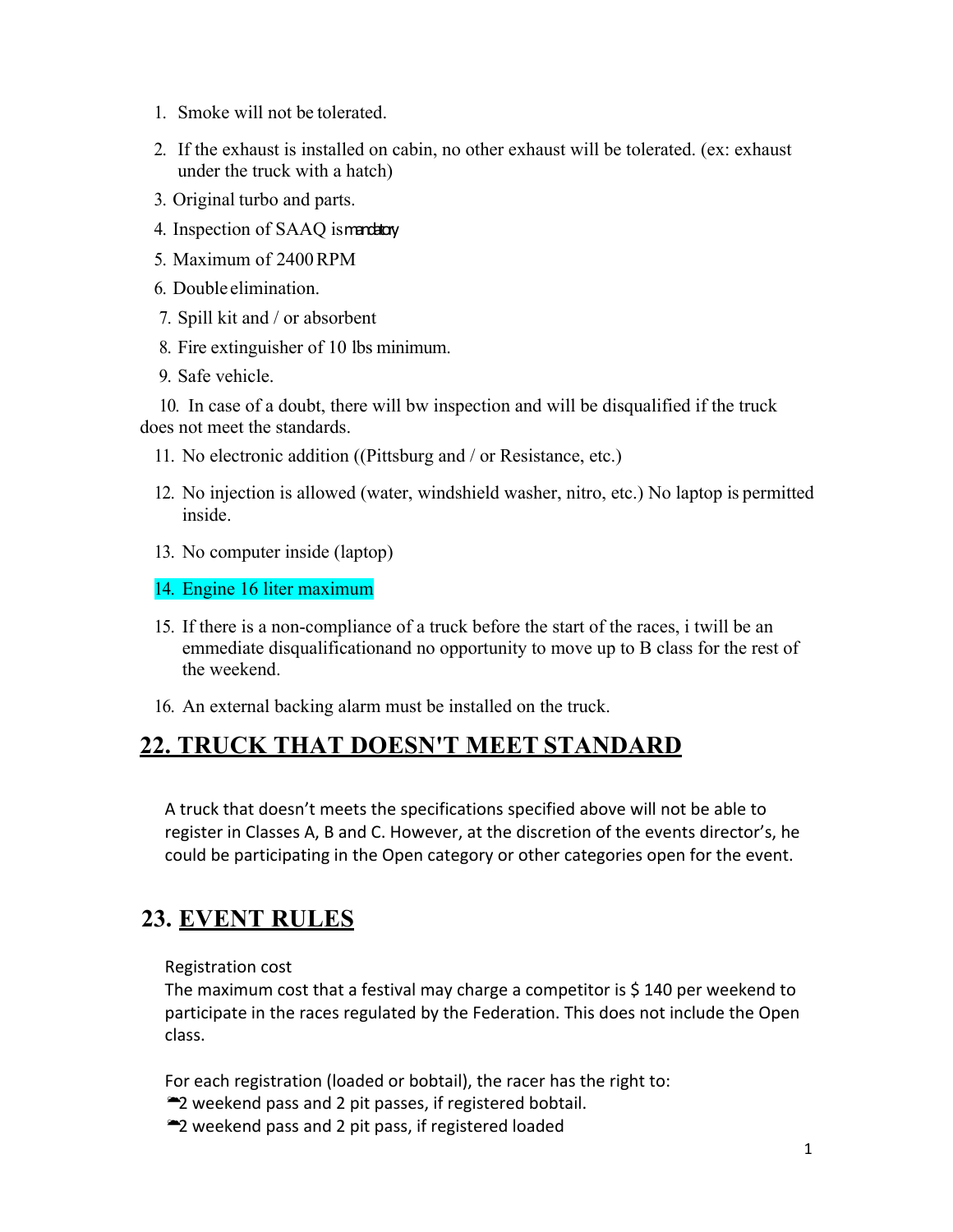**Free weekend pass and pit pass for his children** (under 18 years). •2 free campgrounds (unless the event does not handle this service by itself)

### *CASH AWARDS*

The minimum cost of the prices is 35,000 dollars and will be split this way:

65% of the total prices goes to the first 8 trucks in "A"

30% of the total prices goes to the first 5 trucks in "B"

5% of the total prices goes to the first 5 trucks in "C"

### Minimum price of 35,000.00\$

| MINIMUM CASH AWARD OF \$35 000                                                  |                  |                  |                  |                 |           |  |  |  |  |
|---------------------------------------------------------------------------------|------------------|------------------|------------------|-----------------|-----------|--|--|--|--|
| IF THERE ARE TWO RACING PROGRAMS PER EVENT, THESE AMOUNT SHOULD BE DIVIDED IN 2 |                  |                  |                  |                 |           |  |  |  |  |
| $C:5% =$                                                                        |                  |                  |                  |                 |           |  |  |  |  |
|                                                                                 |                  | $A:65% = $22750$ | $B:30% = $10500$ |                 |           |  |  |  |  |
| Position                                                                        |                  |                  |                  | \$1750          |           |  |  |  |  |
|                                                                                 | A Bobtail        | A Chargé         | <b>B</b> Bobtail | <b>B</b> Chargé | C Bobtail |  |  |  |  |
| 1                                                                               | \$1900           | \$1950           | \$1000           | $1000$ \$       | \$550     |  |  |  |  |
| 2                                                                               | \$1600           | \$1650           | \$900            | $900$ \$        | \$450     |  |  |  |  |
| 3                                                                               | \$1400           | \$1450           | \$800            | 800\$           | \$350     |  |  |  |  |
| 4                                                                               | \$1325           | \$1375           | \$700            | 700\$           | \$250     |  |  |  |  |
| 5                                                                               | \$1275<br>\$1325 |                  | \$600<br>600\$   |                 | \$150     |  |  |  |  |
| 6                                                                               | \$1250           | \$1300           | \$500            | 500\$           |           |  |  |  |  |
| 7                                                                               | \$1225           | \$1275           | \$400            | 400\$           |           |  |  |  |  |
| 8                                                                               | \$1200           | \$1250           | \$350            | 350\$           |           |  |  |  |  |
| Sous-total                                                                      | \$11175          | \$11575          | \$5250           | $5250$ \$       | \$1750    |  |  |  |  |
|                                                                                 |                  | \$22750          | \$10500          | \$1750          |           |  |  |  |  |
| Total                                                                           | \$35000          |                  |                  |                 |           |  |  |  |  |

### Minimum price of \$ 20 000. First time event

| MINIMUM CASH AWARDS OF \$20 000<br>IF THERE ARE TWO RACING PROGRAMS PER EVENT, THESE AMOUNT SHOULD BE DIVIDED IN 2 |                  |          |                  |                    |           |  |  |  |
|--------------------------------------------------------------------------------------------------------------------|------------------|----------|------------------|--------------------|-----------|--|--|--|
| Position                                                                                                           | $A:65% = $13000$ |          | $B:30% = $6000$  | $C:5% =$<br>\$1000 |           |  |  |  |
|                                                                                                                    | A Bobtail        | A Chargé | <b>B</b> Bobtail | <b>B</b> Chargé    | C Bobtail |  |  |  |
| 1                                                                                                                  | \$1000           | \$1100   | \$500            | \$575              | \$300     |  |  |  |
| $\mathbf{2}$                                                                                                       | \$900            | \$975    | \$450            | \$525              | \$250     |  |  |  |
| 3                                                                                                                  | \$800            | \$850    | \$400            | \$475              | \$200     |  |  |  |
| 4                                                                                                                  | \$775            | \$800    | \$375            | \$425              | \$150     |  |  |  |
| 5                                                                                                                  | \$750            | \$775    | \$325            | \$375              | \$100     |  |  |  |
| 6                                                                                                                  | \$725            | \$750    | \$275            | \$325              |           |  |  |  |
| 7                                                                                                                  | \$700            | \$725    | \$250            | \$275              |           |  |  |  |
| 8                                                                                                                  | \$675            | \$700    | \$225            | \$225              |           |  |  |  |
| Sous-total                                                                                                         | \$6325           | \$6675   | \$2800           | \$3200             | \$1000    |  |  |  |
|                                                                                                                    |                  | \$13000  | \$6000           | \$1000             |           |  |  |  |
| Total                                                                                                              | \$20 000         |          |                  |                    |           |  |  |  |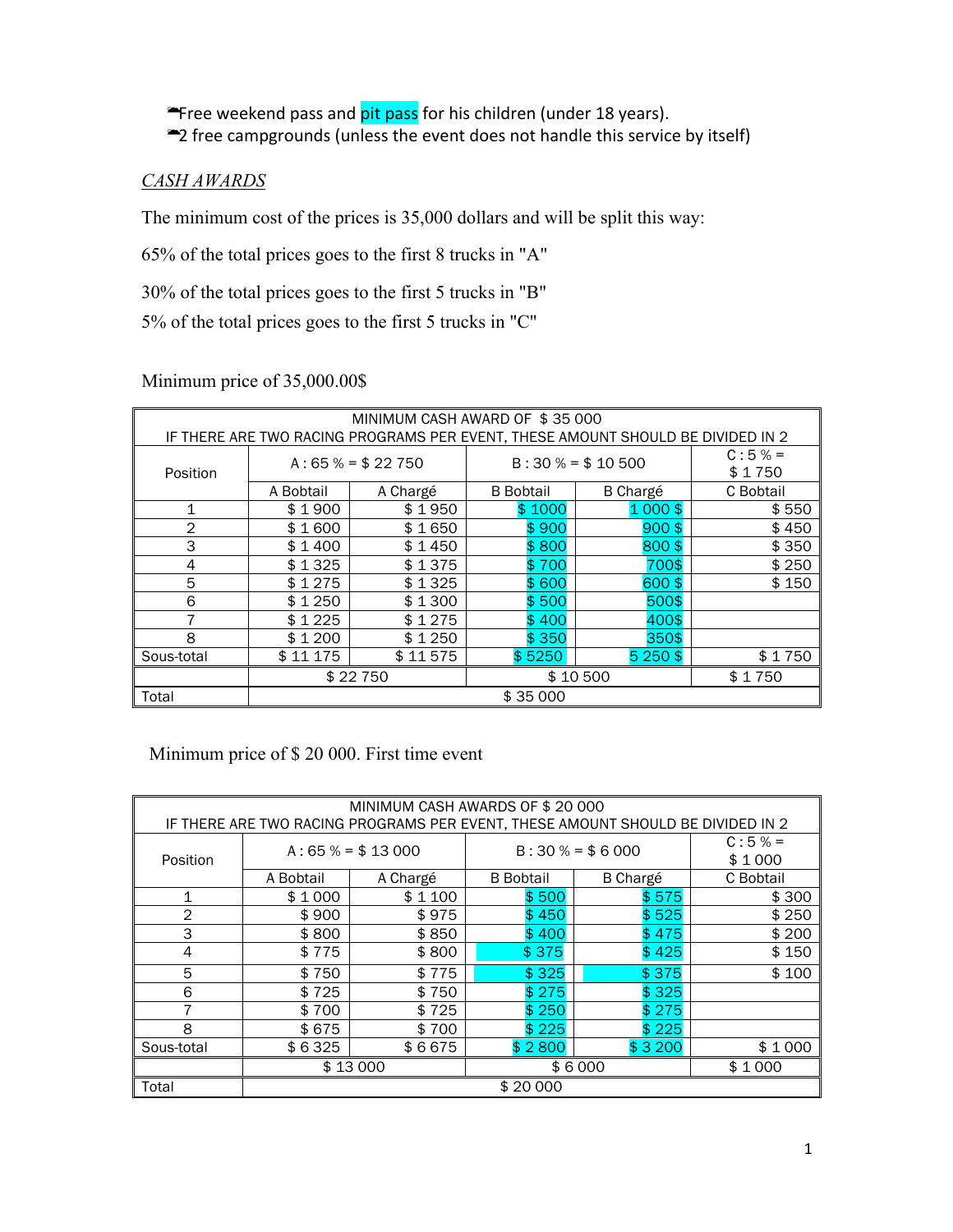### *RACING LIGHT SYSTEM*

• The lights must keep the same setup throughout the weekend.

### *DRAW BOARD*

Each event is obliged to have a board so that the races stats are visible by the racers and easy to access.

A copy of this board as well as the results of the winners including the amounts of the cash award must be given to **Nathalie Gionest** without fail on the Sunday evening after the awarding of the prizes.

### *FINALS*

If there is only one race remaining (finals) for a class on Saturday, this one should take place the same day and not be postponed to the Sunday.

#### *RACES NOT REGULATED BY THE FEDERATION*

Every event, to their discretion can add special classes (open, zezette etc.) therefore those classes price money will not affect in anyway the minimum amount of 35,000\$ required by the federation. The cost for those special classes is not included in the maximum cost that an event can ask a competitor you can refer to # 23 of this document (inscription cost). Every event has to make sure that the competitor understands this clause

\*Festivals must rent a room near the race site to the president, the mechanics and the secretary.

## **24 RACE RULES MODICATION**

The FECCLQ Board of Directors reserves the right to make changes, clarifications or precisions to these regulations if a situation so requires. This can be done at any time. Riders will be informed of the changes before the event following the change.

## **24. CONTACT INFORMATION**

Informations for regulations, accumulated points and web site :